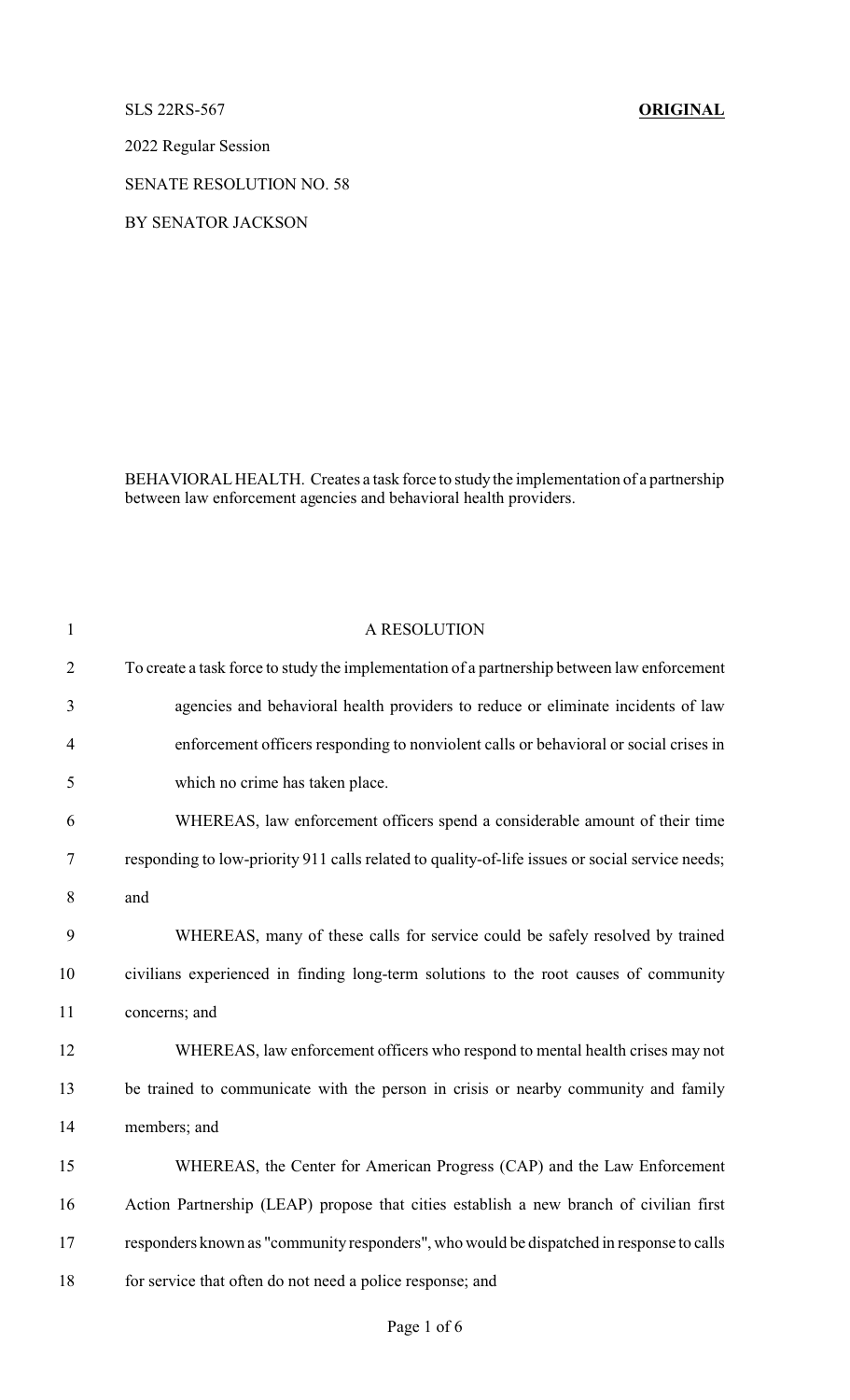## **SLS 22RS-567**

| $\mathbf{1}$   | WHEREAS, dispatching civilians in lieu of law enforcement officers can reduce                    |
|----------------|--------------------------------------------------------------------------------------------------|
| $\overline{2}$ | unnecessary police responses and help prevent unjust arrests and uses of force, which            |
| 3              | disproportionately affect people with behavioral health disorders and disabilities; and          |
| $\overline{4}$ | WHEREAS, it would also free up law enforcement resources, allowing officers to                   |
| 5              | spend more time on key tasks such as addressing serious crime and building proactive             |
| 6              | relationships with communities; and                                                              |
| $\tau$         | WHEREAS, in an analysis of 911 data from five American cities, CAP and LEAP                      |
| 8              | found that twenty-three to forty-five percent of calls for service were for less urgent or       |
| 9              | noncriminal issues such as noise complaints, disorderly conduct, wellness checks, or             |
| 10             | behavioral health concerns; and                                                                  |
| 11             | WHEREAS, according to a recent CAP and LEAP report, across eight American                        |
| 12             | cities, community responders could have responded to between twenty-one and thirty-eight         |
| 13             | percent of 911 calls, and an additional thirteen to thirty-three percent of calls could be       |
| 14             | resolved administratively without dispatching an officer; and                                    |
| 15             | WHEREAS, a number of cities have already implemented civilian first response                     |
| 16             | programs that incorporate elements of the community responder model; and                         |
| 17             | WHEREAS, community responders would be dispatched in response to two specific                    |
| 18             | categories of calls:                                                                             |
| 19             | (1) Behavioral health and social service calls. Community responders trained as                  |
| 20             | paramedics, clinicians, or crisis intervention specialists could respond to lower-risk 911 calls |
| 21             | related to mental health, addiction, and homelessness, and also include peer navigators          |
| 22             | whose personal experiences with behavioral health and social service needs can help build        |
| 23             | bridges with individuals involved in these 911 calls; and                                        |
| 24             | (2) Quality of life and conflict calls. Community responders could be dispatched to              |
| 25             | 911 calls for nuisance complaints and nonviolent conflicts, which may include reports of         |
| 26             | suspicious people, youth behavioral issues, trespassing, and even simple assaults that do not    |
| 27             | involve weapons; community responders who respond to these calls should be professionals         |
| 28             | with deep connections to the community and extensive training in conflict mediation; and         |
| 29             | WHEREAS, the purpose of this partnership is to reduce incidents of injuries related              |
| 30             | to mental health emergencies while reducing the incarceration of the mentally ill; and           |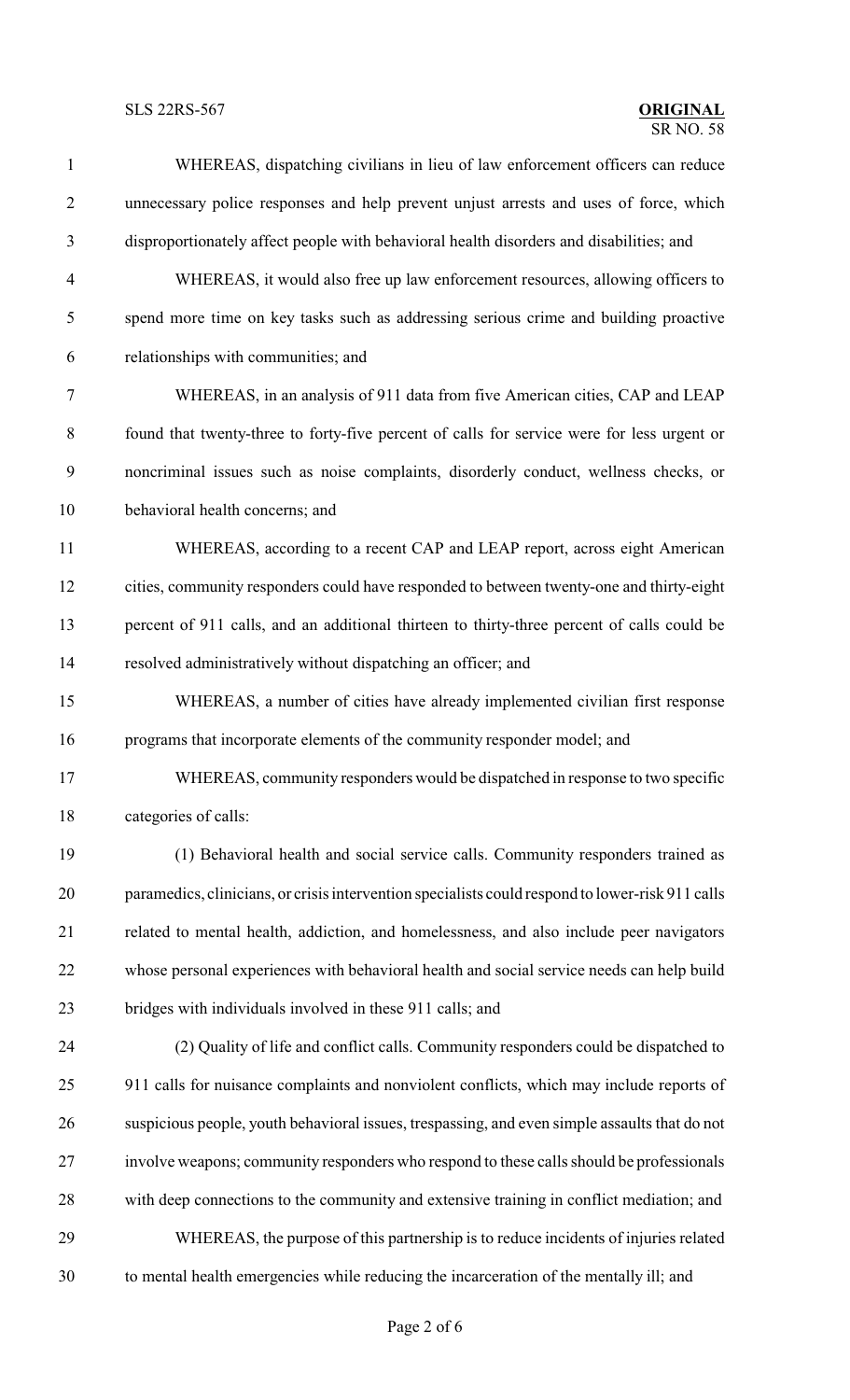| $\mathbf{1}$   | WHEREAS, it is appropriate to study the feasibility and implementation of this                |  |  |
|----------------|-----------------------------------------------------------------------------------------------|--|--|
| $\overline{2}$ | partnership in Louisiana.                                                                     |  |  |
| $\mathfrak{Z}$ | THEREFORE, BE IT RESOLVED that the Senate of the Legislature of Louisiana                     |  |  |
| 4              | hereby creates a task force within the Louisiana Department of Health to study the            |  |  |
| 5              | implementation of a partnership between law enforcement agencies and behavioral health        |  |  |
| 6              | providers to reduce or eliminate incidents of law enforcement officers responding to          |  |  |
| $\tau$         | nonviolent calls or behavioral or social crises in which no crime is reported.                |  |  |
| $8\,$          | BE IT FURTHER RESOLVED that the task force shall be composed of the                           |  |  |
| 9              | following members:                                                                            |  |  |
| 10             | (1) The state senator for Senate District 34.                                                 |  |  |
| 11             | (2) A representative of the Louisiana Department of Health, office of behavioral              |  |  |
| 12             | health, designated by the secretary of the department.                                        |  |  |
| 13             | (3) A representative of the governor's office of disability affairs, as designated by the     |  |  |
| 14             | governor.                                                                                     |  |  |
| 15             | (4) A representative of the National Alliance on Mental Illness (NAMI) - Louisiana            |  |  |
| 16             | Chapter and a patient advocate for mental health, designated by the president of the chapter. |  |  |
| 17             | (5) A representative of the Louisiana Psychological Association, as designated by the         |  |  |
| 18             | president of the association.                                                                 |  |  |
| 19             | (6) A representative of the Capital Area Human Services and a patient advocate for            |  |  |
| 20             | mental health, designated by the chair of the board of directors.                             |  |  |
| 21             | (7) A representative of the Louisiana Association of Chiefs of Police, designated by          |  |  |
| 22             | the president of the association.                                                             |  |  |
| 23             | (8) A representative of the Louisiana Sheriffs' Association, designated by the                |  |  |
| 24             | president of the association.                                                                 |  |  |
| 25             | (9) A representative of Louisiana State University-Shreveport, designated by the              |  |  |
| 26             | chancellor of the university.                                                                 |  |  |
| 27             | (10) A representative of Ochsner LSU Health Shreveport - Monroe Medical Center,               |  |  |
| 28             | designated by the chief executive officer of the medical center.                              |  |  |
| 29             | (11) A representative of Louisiana Children's Medical Center, designated by the chief         |  |  |
| 30             | executive officer of the medical center.                                                      |  |  |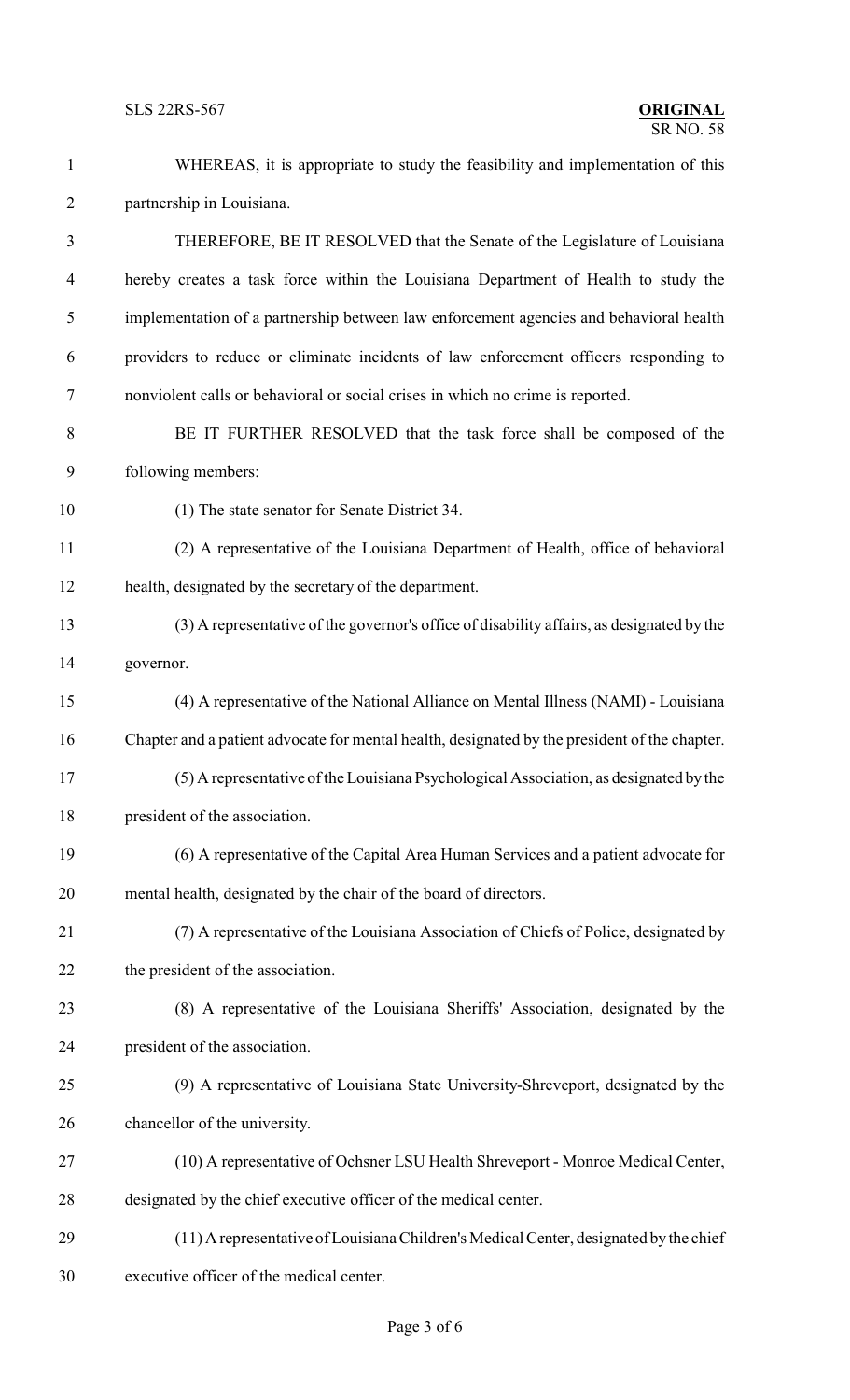## **SLS 22RS-567**

## **ORIGINAL**<br>SR NO. 58

| $\mathbf{1}$   | (12) A representative of Louisiana's Mental Health Advocacy Service and a patient             |
|----------------|-----------------------------------------------------------------------------------------------|
| $\overline{2}$ | advocate for mental health, designated by the chief of the board of trustees of the agency.   |
| 3              | (13) A representative of the Tulane University School of Social Work, to be                   |
| $\overline{4}$ | designated by the dean of the school of social work.                                          |
| 5              | (14) A representative of the Louisiana Fraternal Order of Police, to be designated by         |
| 6              | the president of the organization.                                                            |
| $\tau$         | (15) A representative of the Louisiana Ambulance Alliance, to be designated by the            |
| $8\,$          | chief executive officer of the organization.                                                  |
| 9              | BE IT FURTHER RESOLVED that the task force shall be chaired by the state                      |
| 10             | senator for Senate District 34, and may elect a vice chair and other officers as determined   |
| 11             | to be necessary.                                                                              |
| 12             | BE IT FURTHER RESOLVED that the names of the members chosen, designated,                      |
| 13             | or elected as provided herein shall be submitted to the Department of Health, office of       |
| 14             | behavioral health, by August 15, 2022.                                                        |
| 15             | BE IT FURTHER RESOLVED that the task force shall hold its organizational                      |
| 16             | meeting not later than October 1, 2022, on the call of the chair, and at the organizational   |
| 17             | meeting, the task force shall elect any other officers as it finds necessary and shall adopt  |
| 18             | rules for its own procedure.                                                                  |
| 19             | BE IT FURTHER RESOLVED that a majority of the total membership shall                          |
| 20             | constitute a quorum of the task force and any official action by the task force shall require |
| 21             | an affirmative vote of a majority of the quorum present and voting.                           |
| 22             | BE IT FURTHER RESOLVED that the Department of Health, office of behavioral                    |
| 23             | health, shall provide staff support to the task force.                                        |
| 24             | BE IT FURTHER RESOLVED that the task force shall submit a written report of                   |
| 25             | its findings and recommendations to the Senate no later than March 31, 2023.                  |
| 26             | BE IT FURTHER RESOLVED that a copy of this Resolution be transmitted to the                   |
| 27             | secretary of the Louisiana Department of Health, the governor's office of disability affairs, |
| 28             | the National Alliance on Mental Illness (NAMI) - Louisiana Chapter, the Louisiana             |
| 29             | Psychological Association, the Capital Area Human Services District, the Louisiana            |
| 30             | Association of Chiefs of Police, the Louisiana Sheriffs' Association, the chancellor of       |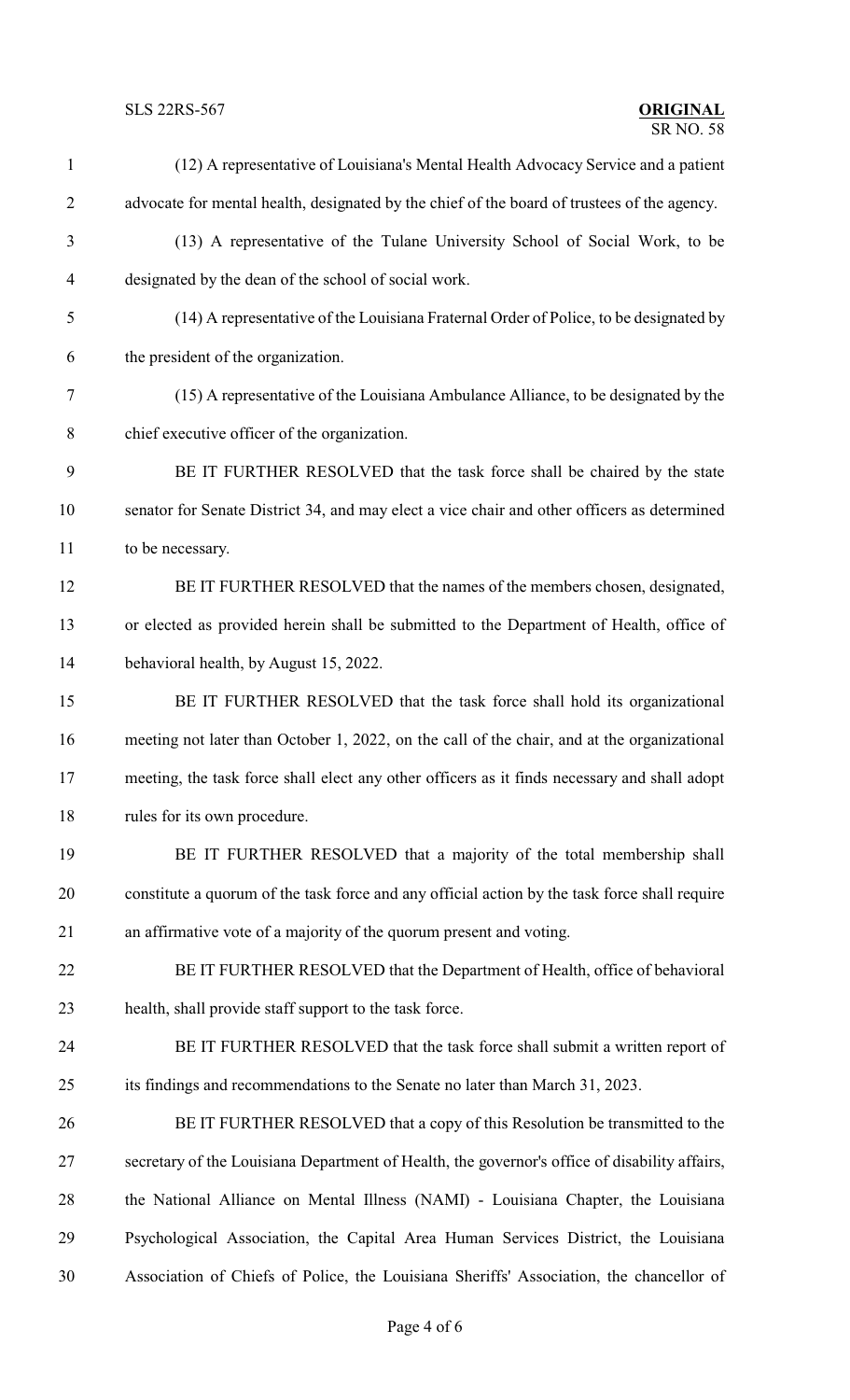Louisiana State University Shreveport, the chief executive officer of Ochsner LSU Health Shreveport - Monroe Medical Center, the chief executive officer of Louisiana Children's Medical Center, the chair of the board of trustees of Louisiana's Mental Health Advocacy Service, the dean of the Tulane University School of Social Work, the president of the Louisiana Fraternal Order of Police, and the chief executive officer of the Louisiana Ambulance Alliance.

> The original instrument and the following digest, which constitutes no part of the legislative instrument, were prepared by Whitney Kauffeld.

|                | <b>DIGEST</b>        |         |
|----------------|----------------------|---------|
| SR 58 Original | 2022 Regular Session | Jackson |

Creates a task force within the La. Dept. of Health to study the implementation of a partnership between law enforcement agencies and behavioral health providers to reduce or eliminate incidents of law enforcement officers responding to nonviolent calls or behavioral or social crises in which no crime is reported.

Provides that the task force be composed of the following:

- (1) The state senator for Senate District 34.
- (2) A representative of the La. Department of Health, office of behavioral health, designated by the secretary of the department.
- (3) A representative of the governor's office of disability affairs, as designated by the governor.
- (4) A representative of the National Alliance on Mental Illness (NAMI) Louisiana Chapter and a patient advocate for mental health, designated by the president of the chapter.
- (5) A representative of the La. Psychological Association, as designated by the president of the association.
- (6) A representative of the Capital Area Human Services District and a patient advocate for mental health, designated by the dean of the board of directors.
- (7) A representative of the La. Association of Chiefs of Police, designated by the president of the association.
- (8) A representative of the La. Sheriffs' Association, designated by the president of the association.
- (9) A representative of LSU Shreveport, designated by the chancellor of the university.
- (10) A representative of Ochsner LSU Health Shreveport Monroe Medical Center, designated by the chief executive officer of the medical center.
- (11) A representative of Louisiana Children's Medical Center, to be designated by the chief executive officer of the medical center.
- (12) A representative of Louisiana's Mental Health Advocacy Service and a patient